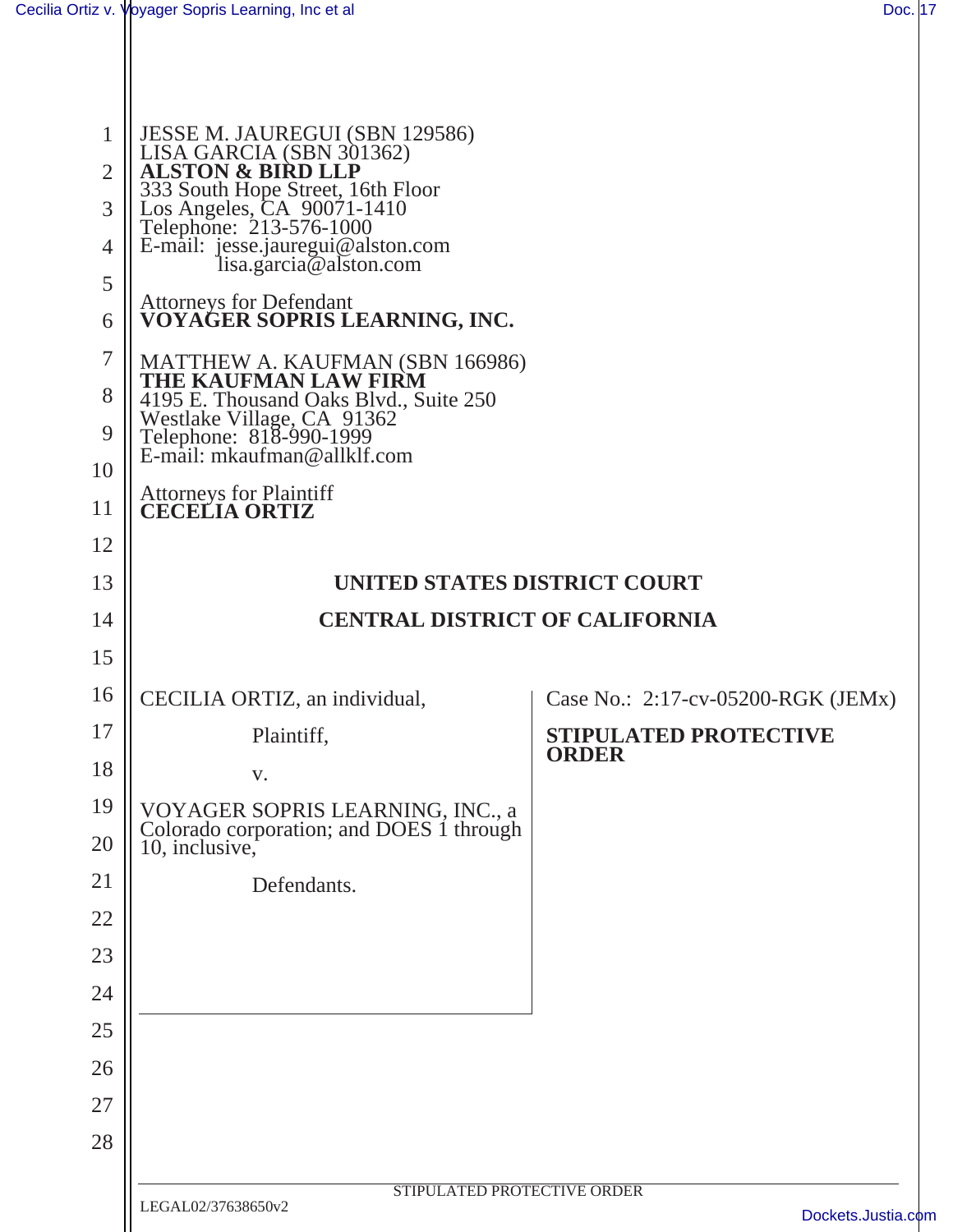1

2

3

4

5

6

7

8

9

10

11

12

13

14

15

16

17

18

19

20

21

22

23

24

25

26

27

28

#### 1. A. PURPOSES AND LIMITATIONS

Discovery in this action is likely to involve production of confidential, proprietary or private information for which special protection from public disclosure and from use for any purpose other than prosecuting this litigation may be warranted. Accordingly, the parties hereby stipulate to and petition the Court to enter the following Stipulated Protective Order. The parties acknowledge that this Order does not confer blanket protections on all disclosures or responses to discovery and that the protection it affords from public disclosure and use extends only to the limited information or items that are entitled to confidential treatment under the applicable legal principles.

#### B. GOOD CAUSE STATEMENT

This action is likely to involve trade secrets, customer and pricing lists and other valuable development, commercial, financial, technical and/or proprietary information for which special protection from public disclosure and from use for any purpose other than prosecution of this action is warranted. Such confidential and proprietary materials and information consist of, among other things, confidential business or financial information, information regarding confidential business practices, or other confidential development, or commercial information (including information implicating privacy rights of third parties), information otherwise generally unavailable to the public, or which may be privileged or otherwise protected from disclosure under state or federal statutes, court rules, case decisions, or common law. Accordingly, to expedite the flow of information, to facilitate the prompt resolution of disputes over confidentiality of discovery materials, to adequately protect information the parties are entitled to keep confidential, to ensure that the parties are permitted reasonable necessary uses of such material in preparation for and in the conduct of trial, to address their handling at the end of the litigation, and serve the ends of justice, a protective order for such information is justified in this matter. It is the intent of the parties that information will not be designated as confidential for

LEGAL02/37638650v2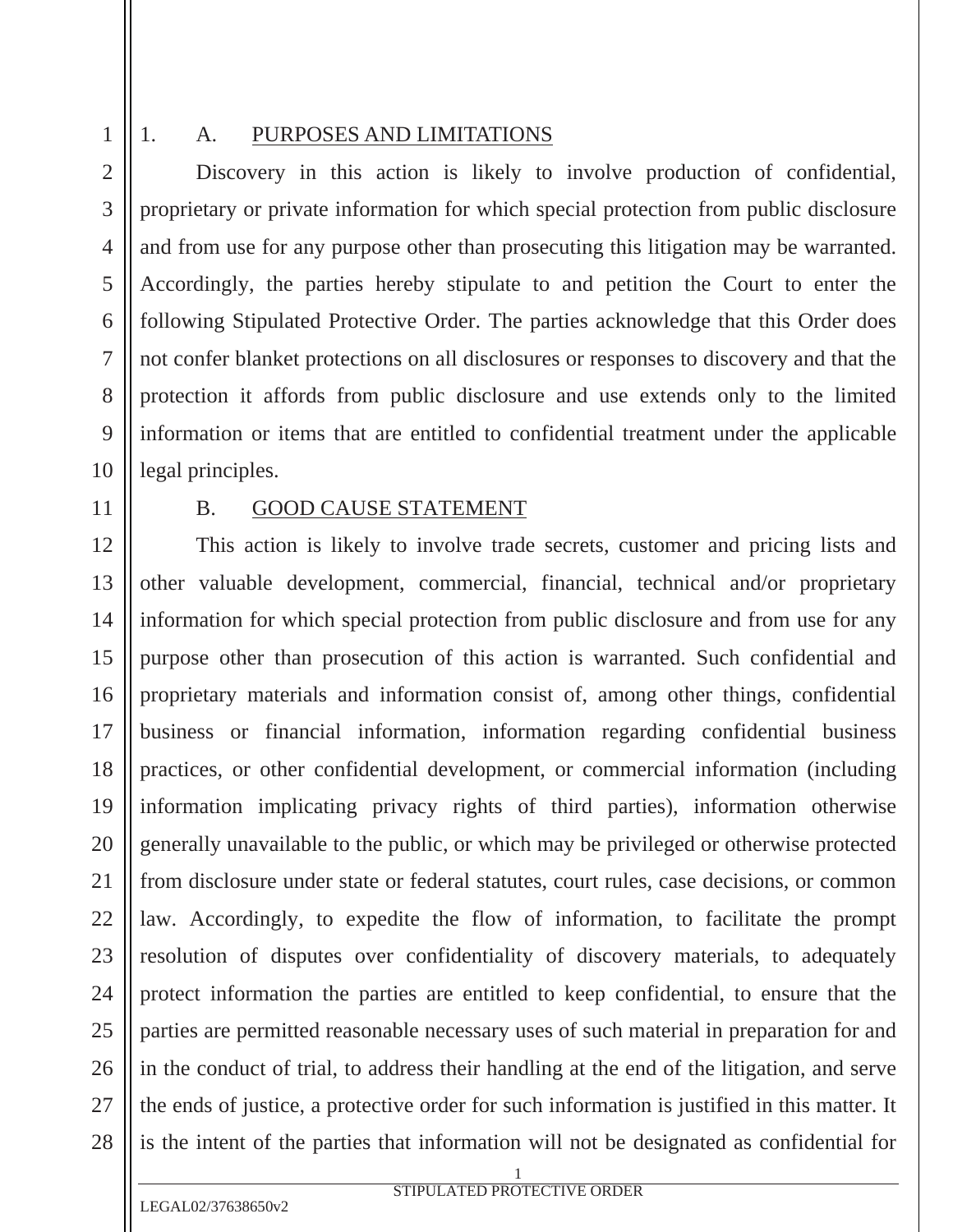tactical reasons and that nothing be so designated without a good faith belief that it has been maintained in a confidential, non-public manner, and there is good cause why it should not be part of the public record of this case.

## C. ACKNOWLEDGMENT OF PROCEDURE FOR FILING UNDER SEAL

The parties further acknowledge, as set forth in Section 12.3, below, that this Stipulated Protective Order does not entitle them to file confidential information under seal; Local Civil Rule 79-5 sets forth the procedures that must be followed and the standards that will be applied when a party seeks permission from the court to file material under seal.

There is a strong presumption that the public has a right of access to judicial proceedings and records in civil cases. In connection with non-dispositive motions, good cause must be shown to support a filing under seal. *See Kamakana v. City and County of Honolulu*, 447 F.3d 1172, 1176 (9th Cir. 2006), *Phillips v. Gen. Motors Corp.*, 307 F.3d 1206, 1210-11 (9th Cir. 2002), *Makar-Welbon v. Sony Electrics, Inc.*, 187 F.R.D. 576, 577 (E.D. Wis. 1999) (even stipulated protective orders require good cause showing), and a specific showing of good cause or compelling reasons with proper evidentiary support and legal justification, must be made with respect to Protected Material that a party seeks to file under seal. The parties' mere designation of Disclosure or Discovery Material as CONFIDENTIAL does not— without the submission of competent evidence by declaration, establishing that the material sought to be filed under seal qualifies as confidential, privileged, or otherwise protectable constitute good cause.

Further, if a party requests sealing related to a dispositive motion or trial, then compelling reasons, not only good cause, for the sealing must be shown, and the relief sought shall be narrowly tailored to serve the specific interest to be protected. *See Pintos v. Pacific Creditors Ass'n.*, 605 F.3d 665, 677-79 (9th Cir. 2010). For each item or type of information, document, or thing sought to be filed or introduced under

1

2

3

4

5

6

7

8

9

10

11

12

13

14

15

16

17

18

19

20

21

22

23

24

25

26

27

28

LEGAL02/37638650v2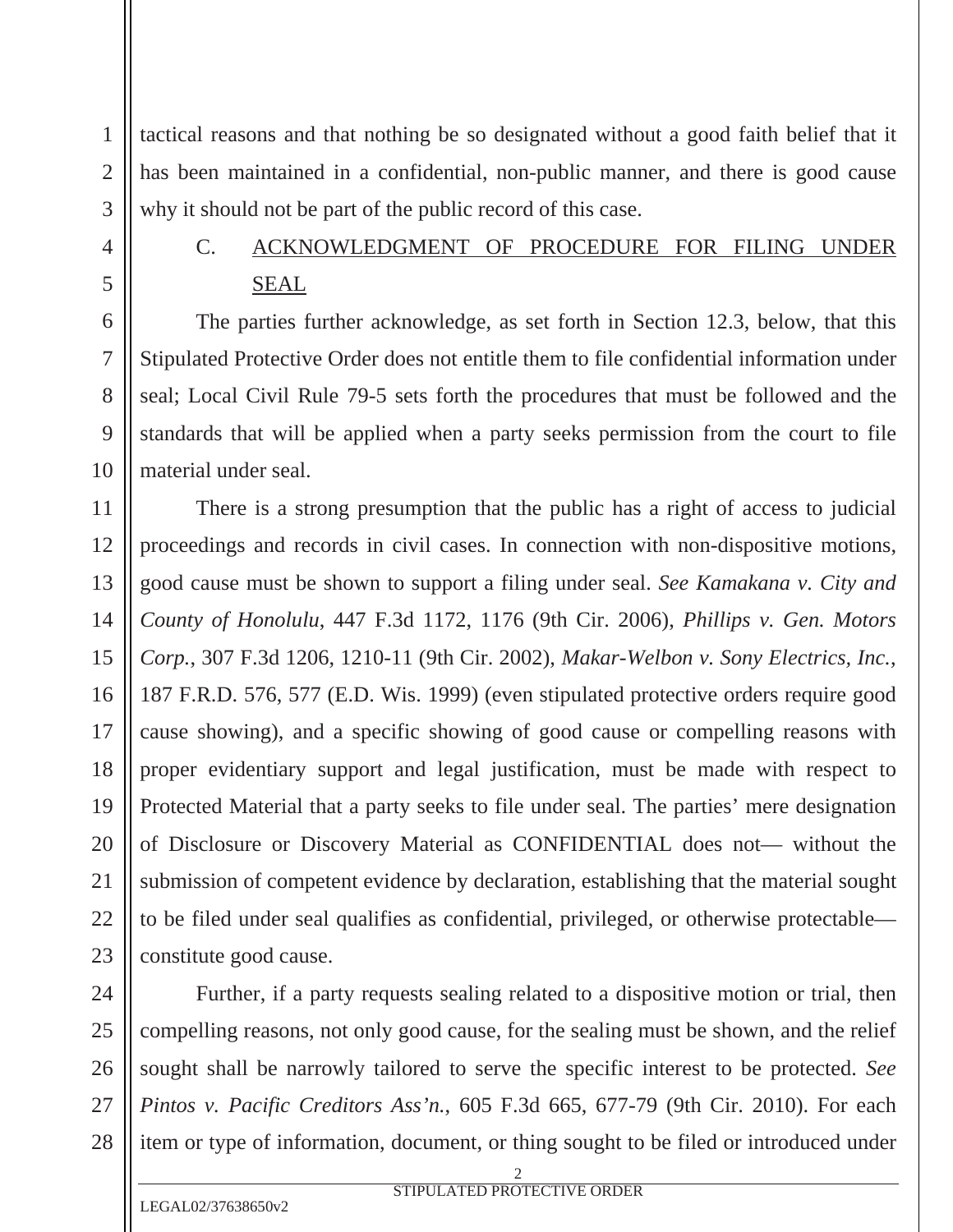seal in connection with a dispositive motion or trial, the party seeking protection must articulate compelling reasons, supported by specific facts and legal justification, for the requested sealing order. Again, competent evidence supporting the application to file documents under seal must be provided by declaration.

Any document that is not confidential, privileged, or otherwise protectable in its entirety will not be filed under seal if the confidential portions can be redacted. If documents can be redacted, then a redacted version for public viewing, omitting only the confidential, privileged, or otherwise protectable portions of the document, shall be filed. Any application that seeks to file documents under seal in their entirety should include an explanation of why redaction is not feasible.

2. DEFINITIONS

1

2

3

4

5

6

7

8

9

10

11

12

13

14

15

16

17

18

19

20

21

22

23

2.1 Action: This pending federal lawsuit.

2.2 Challenging Party: a Party or Non-Party that challenges the designation of information or items under this Order.

2.3 "CONFIDENTIAL" Information or Items: information (regardless of how it is generated, stored or maintained) or tangible things that qualify for protection under Federal Rule of Civil Procedure 26(c), and as specified above in the Good Cause Statement.

2.4 Counsel: Outside Counsel of Record and House Counsel (as well as their support staff).

2.5 Designating Party: a Party or Non-Party that designates information or items that it produces in disclosures or in responses to discovery as "CONFIDENTIAL."

24 25 26 27 2.6 Disclosure or Discovery Material: all items or information, regardless of the medium or manner in which it is generated, stored, or maintained (including, among other things, testimony, transcripts, and tangible things), that are produced or generated in disclosures or responses to discovery in this matter.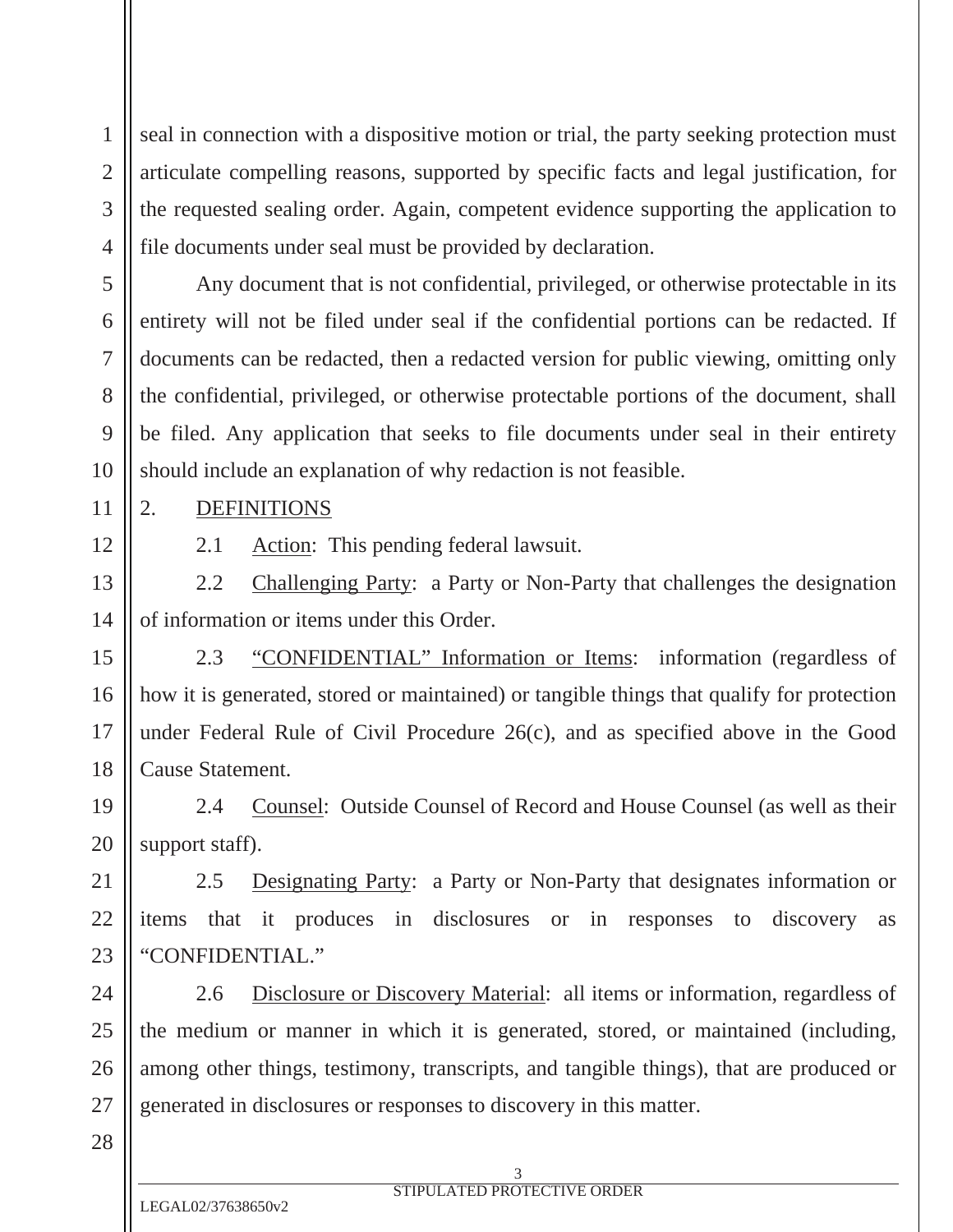2.7 Expert: a person with specialized knowledge or experience in a matter pertinent to the litigation who has been retained by a Party or its counsel to serve as an expert witness or as a consultant in this Action.

2.8 House Counsel: attorneys who are employees of a party to this Action. House Counsel does not include Outside Counsel of Record or any other outside counsel.

2.9 Non-Party: any natural person, partnership, corporation, association or other legal entity not named as a Party to this action.

2.10 Outside Counsel of Record: attorneys who are not employees of a party to this Action but are retained to represent or advise a party to this Action and have appeared in this Action on behalf of that party or are affiliated with a law firm that has appeared on behalf of that party, and includes support staff.

2.11 Party: any party to this Action, including all of its officers, directors, employees, consultants, retained experts, and Outside Counsel of Record (and their support staffs).

2.12 Producing Party: a Party or Non-Party that produces Disclosure or Discovery Material in this Action.

2.13 Professional Vendors: persons or entities that provide litigation support services (e.g., photocopying, videotaping, translating, preparing exhibits or demonstrations, and organizing, storing, or retrieving data in any form or medium) and their employees and subcontractors.

2.14 Protected Material: any Disclosure or Discovery Material that is designated as "CONFIDENTIAL."

24 25 2.15 Receiving Party: a Party that receives Disclosure or Discovery Material from a Producing Party.

3. SCOPE

1

2

3

4

5

6

7

8

9

10

11

12

13

14

15

16

17

18

19

20

21

22

23

26

27 28 The protections conferred by this Stipulation and Order cover not only Protected Material (as defined above), but also (1) any information copied or extracted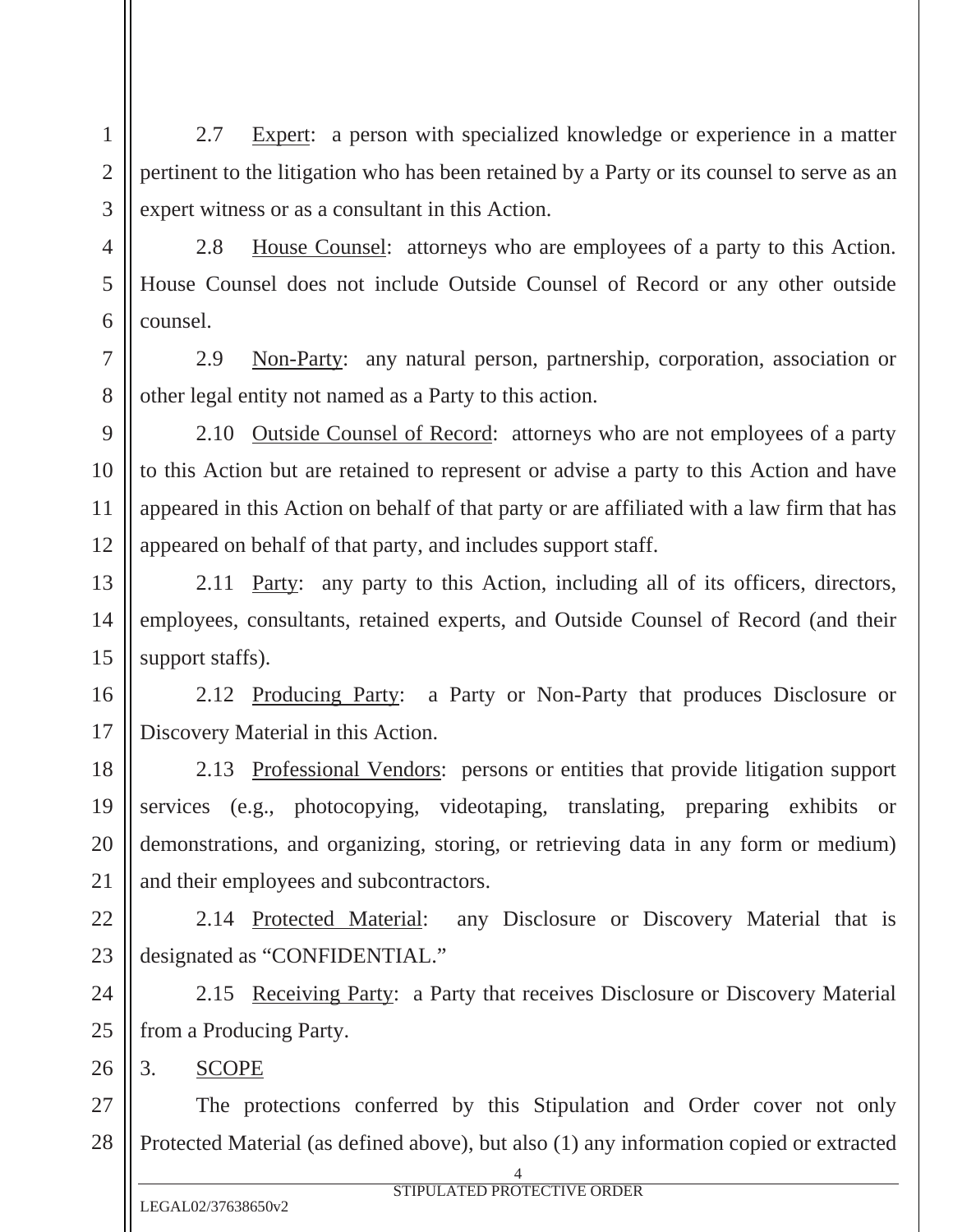from Protected Material which contains confidential or proprietary information; (2) all copies, excerpts, summaries, or compilations of Protected Material; and (3) any testimony, conversations, or presentations by Parties or their Counsel that might reveal Protected Material.

Any use of Protected Material at trial shall be governed by the orders of the trial judge. This Order does not govern the use of Protected Material at trial.

### 4. DURATION

Once a case proceeds to trial, information that was designated as CONFIDENTIAL or maintained pursuant to this protective order used or introduced as an exhibit at trial becomes public and will be presumptively available to all members of the public, including the press, unless compelling reasons supported by specific factual findings to proceed otherwise are made to the trial judge in advance of the trial. *See Kamakana*, 447 F.3d at 1180-81 (distinguishing "good cause" showing for sealing documents produced in discovery from "compelling reasons" standard when merits-related documents are part of court record). Accordingly, the terms of this protective order do not extend beyond the commencement of the trial.

### 5. DESIGNATING PROTECTED MATERIAL

5.1 Exercise of Restraint and Care in Designating Material for Protection. Each Party or Non-Party that designates information or items for protection under this Order must take care to limit any such designation to specific material that qualifies under the appropriate standards. The Designating Party must designate for protection only those parts of material, documents, items or oral or written communications that qualify so that other portions of the material, documents, items or communications for which protection is not warranted are not swept unjustifiably within the ambit of this Order.

Mass, indiscriminate or routinized designations are prohibited. Designations that are shown to be clearly unjustified or that have been made for an improper purpose (e.g., to unnecessarily encumber the case development process or to impose

5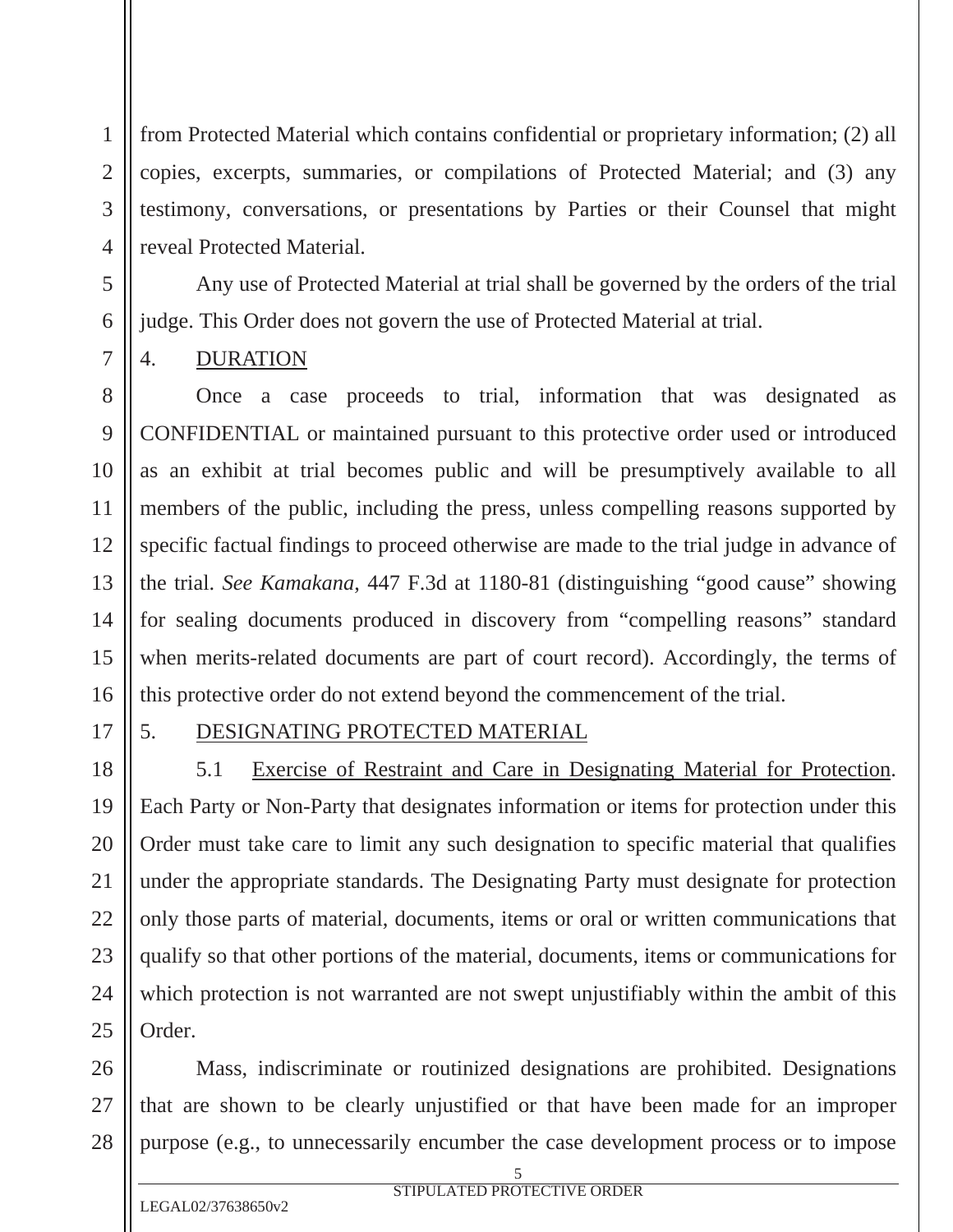unnecessary expenses and burdens on other parties) may expose the Designating Party to sanctions.

If it comes to a Designating Party's attention that information or items that it designated for protection do not qualify for protection, that Designating Party must promptly notify all other Parties that it is withdrawing the inapplicable designation.

5.2 Manner and Timing of Designations. Except as otherwise provided in this Order (see, e.g., second paragraph of section 5.2(a) below), or as otherwise stipulated or ordered, Disclosure or Discovery Material that qualifies for protection under this Order must be clearly so designated before the material is disclosed or produced.

Designation in conformity with this Order requires:

(a) for information in documentary form (e.g., paper or electronic documents, but excluding transcripts of depositions or other pretrial or trial proceedings), that the Producing Party affix at a minimum, the legend "CONFIDENTIAL" (hereinafter "CONFIDENTIAL legend"), to each page that contains protected material. If only a portion of the material on a page qualifies for protection, the Producing Party also must clearly identify the protected portion(s) (e.g., by making appropriate markings in the margins).

A Party or Non-Party that makes original documents available for inspection need not designate them for protection until after the inspecting Party has indicated which documents it would like copied and produced. During the inspection and before the designation, all of the material made available for inspection shall be deemed "CONFIDENTIAL." After the inspecting Party has identified the documents it wants copied and produced, the Producing Party must determine which documents, or portions thereof, qualify for protection under this Order. Then, before producing the specified documents, the Producing Party must affix the "CONFIDENTIAL legend" to each page that contains Protected Material. If only a portion of the material on a

1

2

3

4

5

6

7

8

9

10

11

12

13

14

15

16

17

18

19

20

21

22

23

24

25

26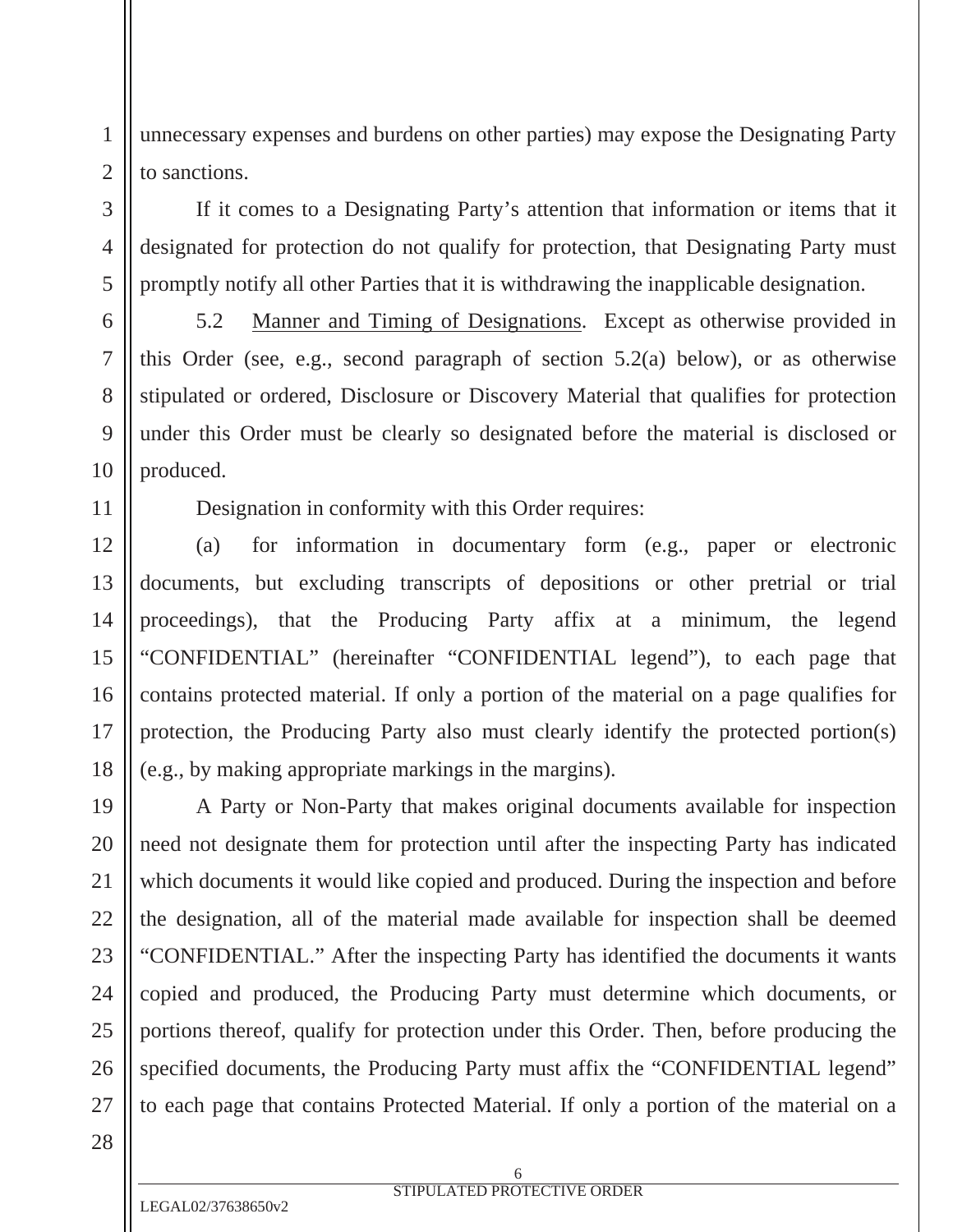page qualifies for protection, the Producing Party also must clearly identify the protected portion(s) (e.g., by making appropriate markings in the margins).

(b) for testimony given in depositions that the Designating Party identifies the Disclosure or Discovery Material on the record, before the close of the deposition all protected testimony.

(c) for information produced in some form other than documentary and for any other tangible items, that the Producing Party affix in a prominent place on the exterior of the container or containers in which the information is stored the legend "CONFIDENTIAL." If only a portion or portions of the information warrants protection, the Producing Party, to the extent practicable, shall identify the protected portion(s).

5.3 Inadvertent Failures to Designate. If timely corrected, an inadvertent failure to designate qualified information or items does not, standing alone, waive the Designating Party's right to secure protection under this Order for such material. Upon timely correction of a designation, the Receiving Party must make reasonable efforts to assure that the material is treated in accordance with the provisions of this Order.

#### 6. CHALLENGING CONFIDENTIALITY DESIGNATIONS

6.1 Timing of Challenges. Any Party or Non-Party may challenge a designation of confidentiality at any time that is consistent with the Court's Scheduling Order.

6.2 Meet and Confer. The Challenging Party shall initiate the dispute resolution process under Local Rule 37-1 *et seq*.

6.3 Joint Stipulation. Any challenge submitted to the Court shall be via a joint stipulation pursuant to Local Rule 37-2.

6.4 The burden of persuasion in any such challenge proceeding shall be on the Designating Party. Frivolous challenges, and those made for an improper purpose (e.g., to harass or impose unnecessary expenses and burdens on other parties) may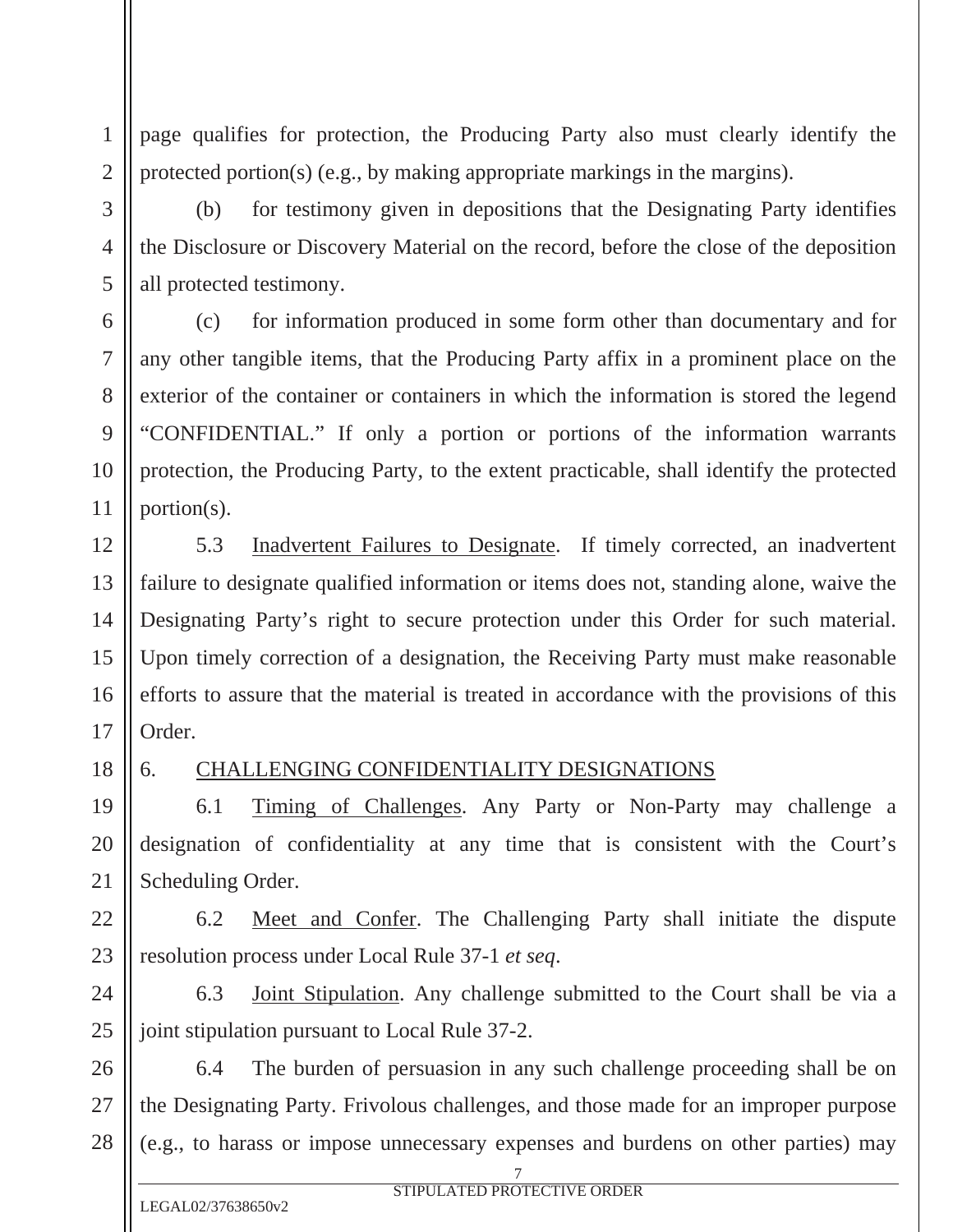expose the Challenging Party to sanctions. Unless the Designating Party has waived or withdrawn the confidentiality designation, all parties shall continue to afford the material in question the level of protection to which it is entitled under the Producing Party's designation until the Court rules on the challenge.

5

1

2

3

4

6

7

8

9

10

11

12

13

14

15

16

17

18

19

20

21

22

23

25

28

#### 7. ACCESS TO AND USE OF PROTECTED MATERIAL

7.1 Basic Principles. A Receiving Party may use Protected Material that is disclosed or produced by another Party or by a Non-Party in connection with this Action only for prosecuting, defending or attempting to settle this Action. Such Protected Material may be disclosed only to the categories of persons and under the conditions described in this Order. When the Action has been terminated, a Receiving Party must comply with the provisions of section 13 below (FINAL DISPOSITION).

Protected Material must be stored and maintained by a Receiving Party at a location and in a secure manner that ensures that access is limited to the persons authorized under this Order.

7.2 Disclosure of "CONFIDENTIAL" Information or Items. Unless otherwise ordered by the court or permitted in writing by the Designating Party, a Receiving Party may disclose any information or item designated "CONFIDENTIAL" only to:

(a) the Receiving Party, Receiving Party's Outside Counsel of Record in this Action, as well as employees of said Outside Counsel of Record to whom it is reasonably necessary to disclose the information for this Action;

(b) the officers, directors, and employees (including House Counsel) of the Receiving Party to whom disclosure is reasonably necessary for this Action;

24 26 (c) Experts (as defined in this Order) of the Receiving Party to whom disclosure is reasonably necessary for this Action and who have signed the "Acknowledgment and Agreement to Be Bound" (Exhibit A);

- 27
- (d) the court and its personnel;
- (e) court reporters and their staff;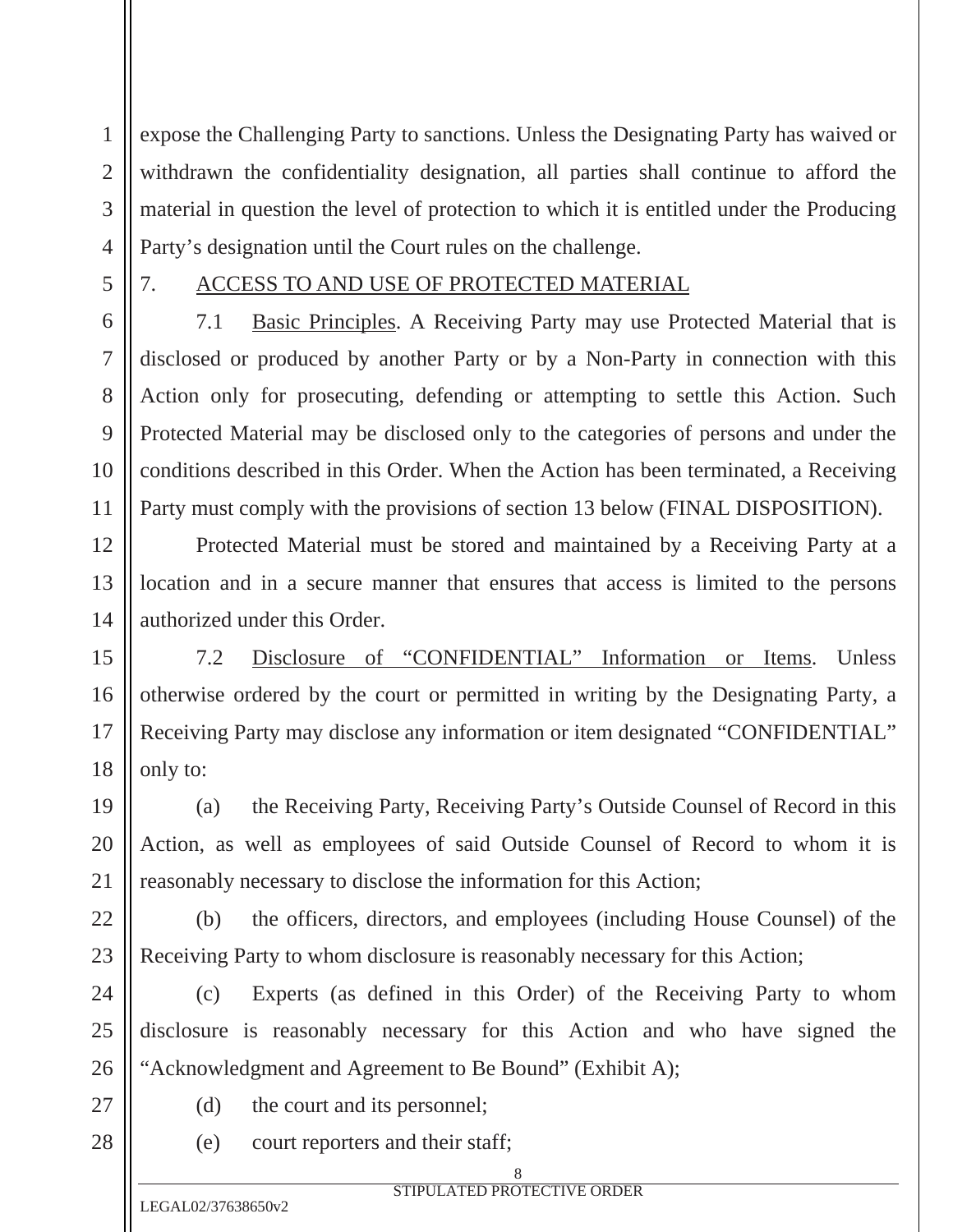(f) professional jury or trial consultants, mock jurors, and Professional Vendors to whom disclosure is reasonably necessary for this Action and who have signed the "Acknowledgment and Agreement to Be Bound" (Exhibit A);

(g) the author or recipient of a document containing the information or a custodian or other person who otherwise possessed or knew the information;

(h) during their depositions, witnesses, and attorneys for witnesses, in the Action to whom disclosure is reasonably necessary provided: (1) the deposing party requests that the witness sign the form attached as Exhibit 1 hereto; and (2) they will not be permitted to keep any confidential information unless they sign the "Acknowledgment and Agreement to Be Bound" (Exhibit A), unless otherwise agreed by the Designating Party or ordered by the court. Pages of transcribed deposition testimony or exhibits to depositions that reveal Protected Material may be separately bound by the court reporter and may not be disclosed to anyone except as permitted under this Stipulated Protective Order; and

(i) any mediator or settlement officer, and their supporting personnel, mutually agreed upon by any of the parties engaged in settlement discussions.

# 8. PROTECTED MATERIAL SUBPOENAED OR ORDERED PRODUCED IN OTHER LITIGATION

If a Party is served with a subpoena or a court order issued in other litigation that compels disclosure of any information or items designated in this Action as "CONFIDENTIAL," that Party must:

(a) promptly notify in writing the Designating Party. Such notification shall include a copy of the subpoena or court order;

(b) promptly notify in writing the party who caused the subpoena or order to issue in the other litigation that some or all of the material covered by the subpoena or order is subject to this Protective Order. Such notification shall include a copy of this Stipulated Protective Order; and

28

27

1

2

3

4

5

6

7

8

9

10

11

12

13

14

15

16

17

18

19

20

21

22

23

24

25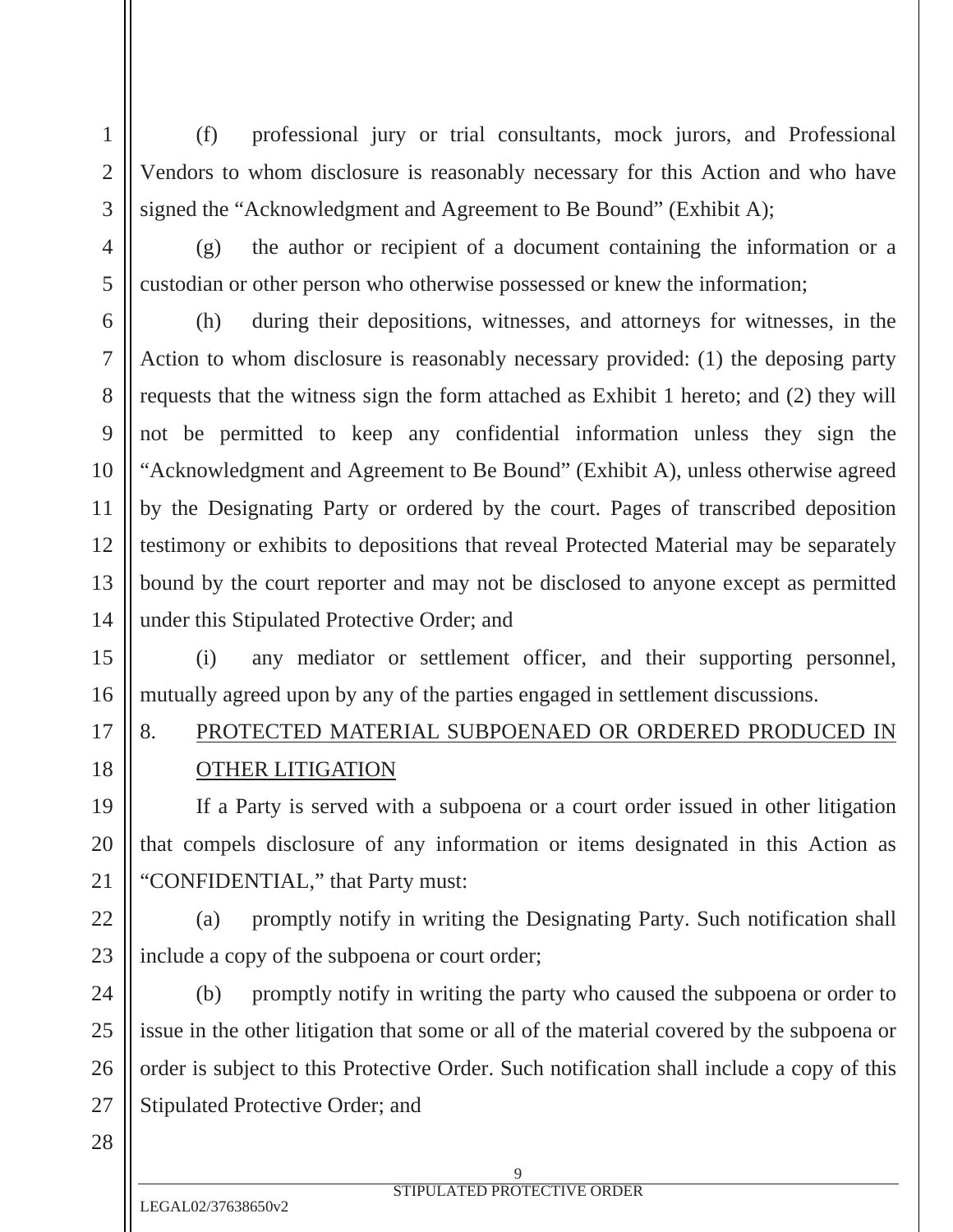(c) cooperate with respect to all reasonable procedures sought to be pursued by the Designating Party whose Protected Material may be affected.

1

2

3

4

5

6

7

8

9

10

11

12

13

14

15

16

17

18

19

20

21

22

23

24

25

If the Designating Party timely seeks a protective order, the Party served with the subpoena or court order shall not produce any information designated in this action as "CONFIDENTIAL" before a determination by the court from which the subpoena or order issued, unless the Party has obtained the Designating Party's permission. The Designating Party shall bear the burden and expense of seeking protection in that court of its confidential material and nothing in these provisions should be construed as authorizing or encouraging a Receiving Party in this Action to disobey a lawful directive from another court.

## 9. A NON-PARTY'S PROTECTED MATERIAL SOUGHT TO BE PRODUCED IN THIS LITIGATION

(a) The terms of this Order are applicable to information produced by a Non-Party in this Action and designated as "CONFIDENTIAL." Such information produced by Non-Parties in connection with this litigation is protected by the remedies and relief provided by this Order. Nothing in these provisions should be construed as prohibiting a Non-Party from seeking additional protections.

(b) In the event that a Party is required, by a valid discovery request, to produce a Non-Party's confidential information in its possession, and the Party is subject to an agreement with the Non-Party not to produce the Non-Party's confidential information, then the Party shall:

(1) promptly notify in writing the Requesting Party and the Non-Party that some or all of the information requested is subject to a confidentiality agreement with a Non-Party;

26 (2) promptly provide the Non-Party with a copy of the Stipulated Protective Order in this Action, the relevant discovery request(s), and a reasonably specific description of the information requested; and

28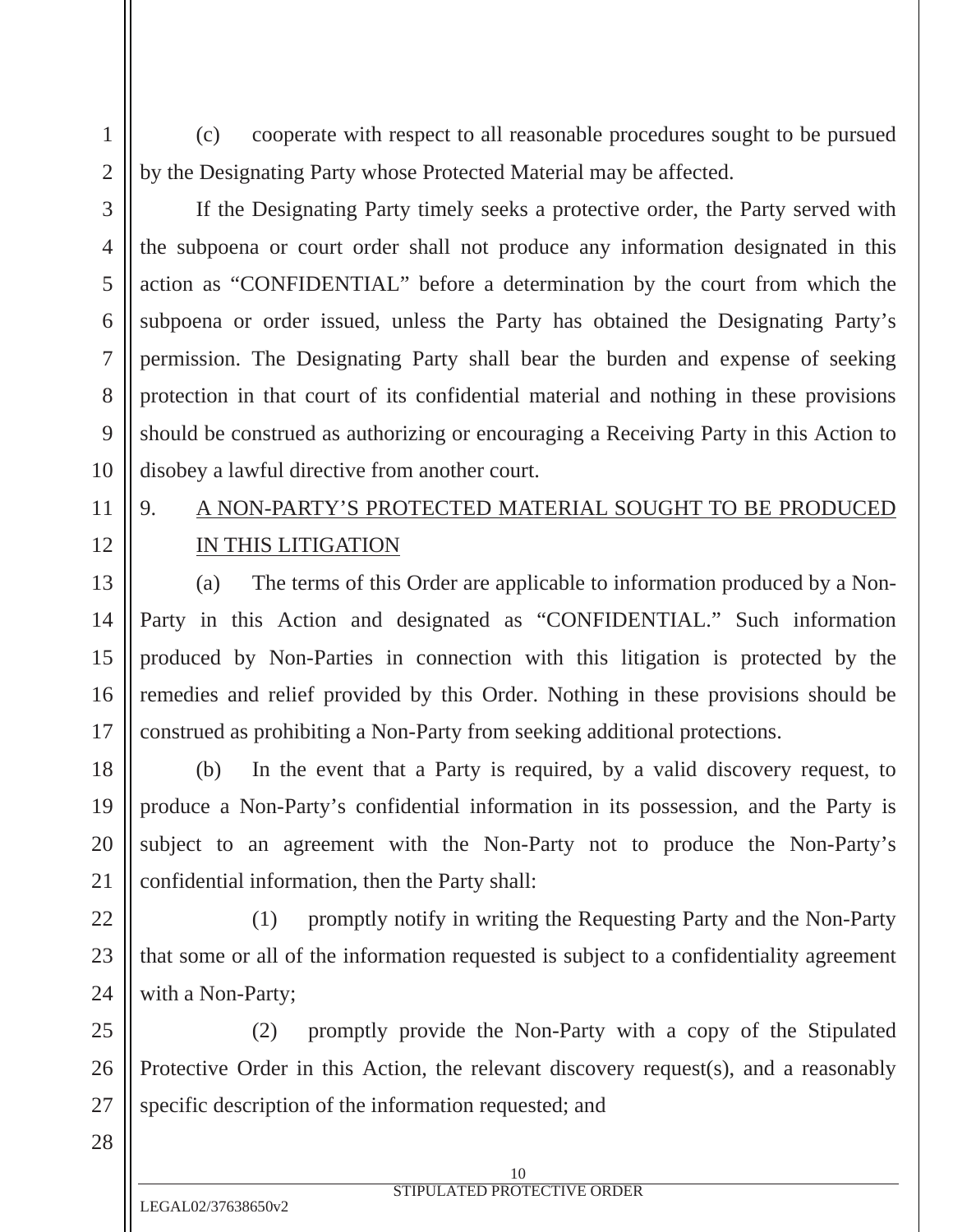(3) make the information requested available for inspection by the Non-Party, if requested.

1

2

3

4

5

6

7

8

9

10

12

13

14

15

16

17

18

19

20

21

22

23

24

25

26

27

28

(c) If the Non-Party fails to seek a protective order from this court within 14 days of receiving the notice and accompanying information, the Receiving Party may produce the Non-Party's confidential information responsive to the discovery request. If the Non-Party timely seeks a protective order, the Receiving Party shall not produce any information in its possession or control that is subject to the confidentiality agreement with the Non-Party before a determination by the court. Absent a court order to the contrary, the Non-Party shall bear the burden and expense of seeking protection in this court of its Protected Material.

11

### 10. UNAUTHORIZED DISCLOSURE OF PROTECTED MATERIAL

If a Receiving Party learns that, by inadvertence or otherwise, it has disclosed Protected Material to any person or in any circumstance not authorized under this Stipulated Protective Order, the Receiving Party must immediately (a) notify in writing the Designating Party of the unauthorized disclosures, (b) use its best efforts to retrieve all unauthorized copies of the Protected Material, (c) inform the person or persons to whom unauthorized disclosures were made of all the terms of this Order, and (d) request such person or persons to execute the "Acknowledgment and Agreement to Be Bound" that is attached hereto as Exhibit A.

## 11. INADVERTENT PRODUCTION OF PRIVILEGED OR OTHERWISE PROTECTED MATERIAL

When a Producing Party gives notice to Receiving Parties that certain inadvertently produced material is subject to a claim of privilege or other protection, the obligations of the Receiving Parties are those set forth in Federal Rule of Civil Procedure 26(b)(5)(B). This provision is not intended to modify whatever procedure may be established in an e-discovery order that provides for production without prior privilege review. Pursuant to Federal Rule of Evidence 502(d) and (e), insofar as the parties reach an agreement on the effect of disclosure of a communication or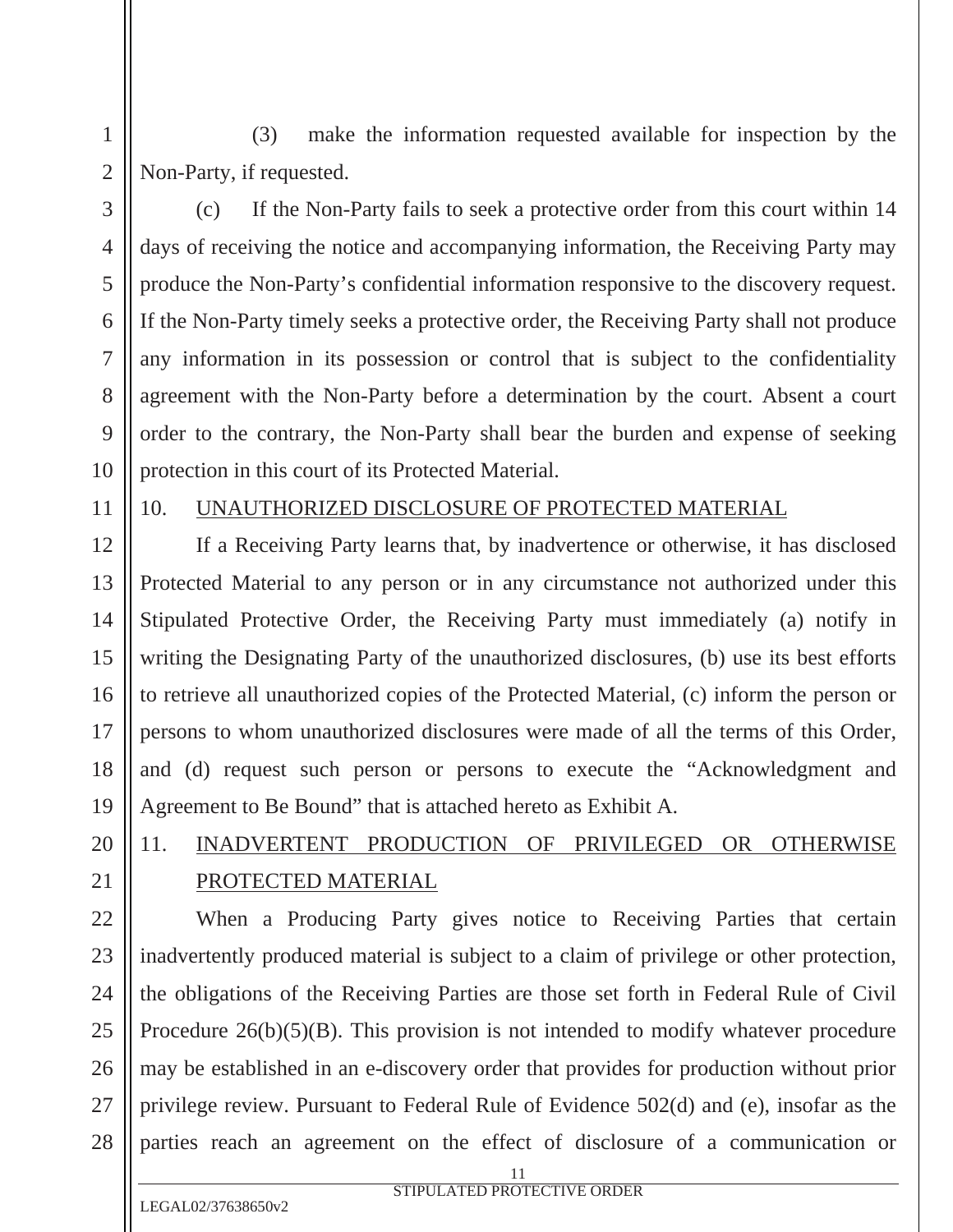information covered by the attorney-client privilege or work product protection, the parties may incorporate their agreement in the stipulated protective order submitted to the court.

1

2

3

4

5

6

7

8

9

10

11

12

13

14

15

16

17

18

19

20

21

22

23

24

25

26

27

12. MISCELLANEOUS

12.1 Right to Further Relief. Nothing in this Order abridges the right of any person to seek its modification by the Court in the future.

12.2 Right to Assert Other Objections. By stipulating to the entry of this Protective Order, no Party waives any right it otherwise would have to object to disclosing or producing any information or item on any ground not addressed in this Stipulated Protective Order. Similarly, no Party waives any right to object on any ground to use in evidence of any of the material covered by this Protective Order.

12.3 Filing Protected Material. A Party that seeks to file under seal any Protected Material must comply with Local Civil Rule 79-5. Protected Material may only be filed under seal pursuant to a court order authorizing the sealing of the specific Protected Material at issue. If a Party's request to file Protected Material under seal is denied by the court, then the Receiving Party may file the information in the public record unless otherwise instructed by the court.

13. FINAL DISPOSITION

After the final disposition of this Action, as defined in paragraph 4, within 60 days of a written request by the Designating Party, each Receiving Party must return all Protected Material to the Producing Party or destroy such material. As used in this subdivision, "all Protected Material" includes all copies, abstracts, compilations, summaries, and any other format reproducing or capturing any of the Protected Material. Whether the Protected Material is returned or destroyed, the Receiving Party must submit a written certification to the Producing Party (and, if not the same person or entity, to the Designating Party) by the 60 day deadline that (1) identifies (by category, where appropriate) all the Protected Material that was returned or destroyed and (2) affirms that the Receiving Party has not retained any copies, abstracts,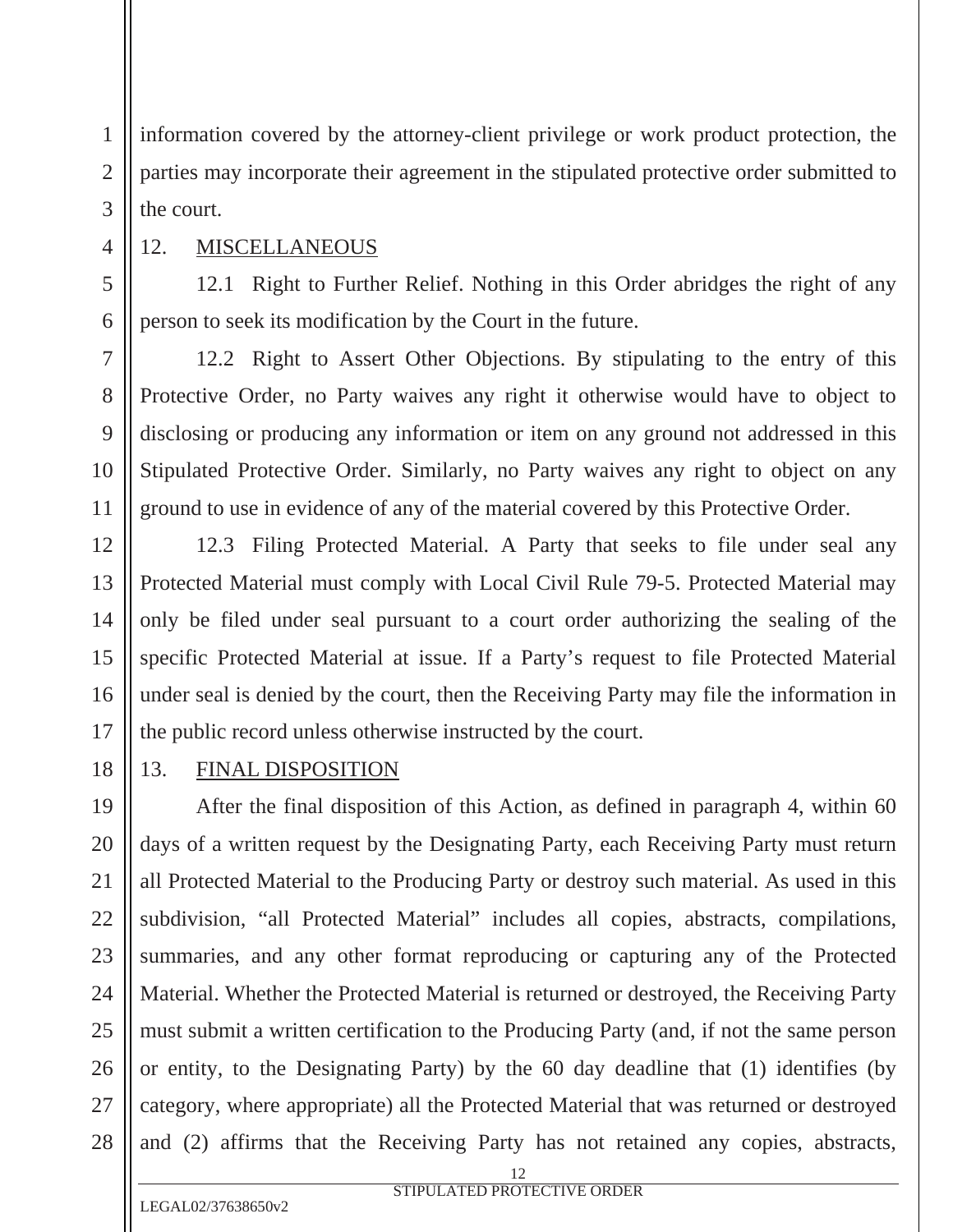| $\mathbf{1}$   | compilations, summaries or any other format reproducing or capturing any of the            |
|----------------|--------------------------------------------------------------------------------------------|
| $\mathbf{2}$   | Protected Material. Notwithstanding this provision, Counsel are entitled to retain an      |
| 3              | archival copy of all pleadings, motion papers, trial, deposition, and hearing transcripts, |
| $\overline{4}$ | legal memoranda, correspondence, deposition and trial exhibits, expert reports,            |
| 5              | attorney work product, and consultant and expert work product, even if such materials      |
| 6              | contain Protected Material. Any such archival copies that contain or constitute            |
| $\overline{7}$ | Protected Material remain subject to this Protective Order as set forth in Section 4       |
| 8              | (DURATION).                                                                                |
| 9              |                                                                                            |
| 10             |                                                                                            |
| 11             |                                                                                            |
| 12             |                                                                                            |
| 13             |                                                                                            |
| 14             |                                                                                            |
| 15             |                                                                                            |
| 16             |                                                                                            |
| 17             |                                                                                            |
| 18             |                                                                                            |
| 19             |                                                                                            |
| 20             |                                                                                            |
| 21             |                                                                                            |
| 22             |                                                                                            |
| 23             |                                                                                            |
| 24             |                                                                                            |
| 25             |                                                                                            |
| 26             |                                                                                            |
| 27             |                                                                                            |
| 28             |                                                                                            |
|                | 13<br>STIPULATED PROTECTIVE ORDER                                                          |
|                | LEGAL02/37638650v2                                                                         |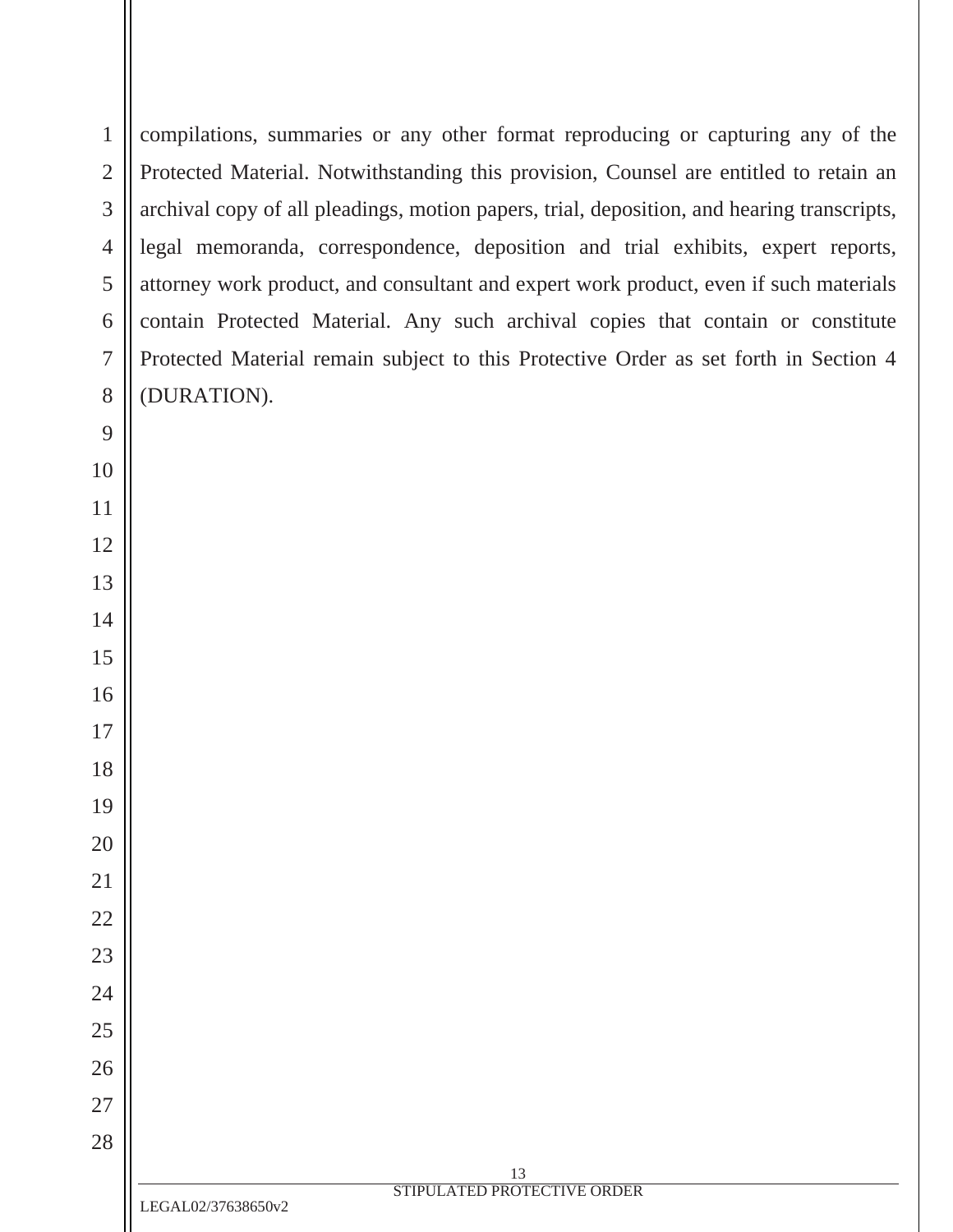| $\mathbf{1}$   | <b>VIOLATION</b><br>14.                                                            |  |
|----------------|------------------------------------------------------------------------------------|--|
| $\overline{2}$ | Any violation of this Order may be punished by appropriate measures                |  |
| 3              | including, without limitation, contempt proceedings and/or monetary sanctions.     |  |
| $\overline{4}$ |                                                                                    |  |
| 5              | IT IS SO STIPULATED, THROUGH COUNSEL OF RECORD.                                    |  |
| 6              | DATED: November 29, 2017                                                           |  |
| $\overline{7}$ | <u>'s/Lisa Garcia_</u>                                                             |  |
| 8              | <b>SSE M. JAUREGUI</b><br>SA GARCIA                                                |  |
| 9              | <b>ALSTON &amp; BIRD LLP</b><br><b>Attorneys for Plaintiff</b>                     |  |
| 10             |                                                                                    |  |
| 11             | DATED: November 29, 2017                                                           |  |
| 12             | /s/Matthew A. Kaufman                                                              |  |
| 13             | <b>KAUFMAN</b><br>THE KAUFMAN LAW FIRM                                             |  |
| 14             | <b>Attorneys for Defendant</b>                                                     |  |
| 15             | Attestation: I, Lisa Garcia, hereby attest that I have received the consent of     |  |
| 16             | Matthew A. Kaufman to file this document and that they concur with this document's |  |
| 17             | contents.                                                                          |  |
| 18             | FOR GOOD CAUSE SHOWN, IT IS SO ORDERED.                                            |  |
| 19             |                                                                                    |  |
| 20             | DATED: November 30, 2017                                                           |  |
| 21             |                                                                                    |  |
| 22             | E. McDERMOTT<br>ES MAGISTRATE JUDGE                                                |  |
| 23             |                                                                                    |  |
| 24             |                                                                                    |  |
| 25             |                                                                                    |  |
| 26             |                                                                                    |  |
| 27             |                                                                                    |  |
| 28             |                                                                                    |  |
|                | 14<br>STIPULATED PROTECTIVE ORDER                                                  |  |
|                | LEGAL02/37638650v2                                                                 |  |